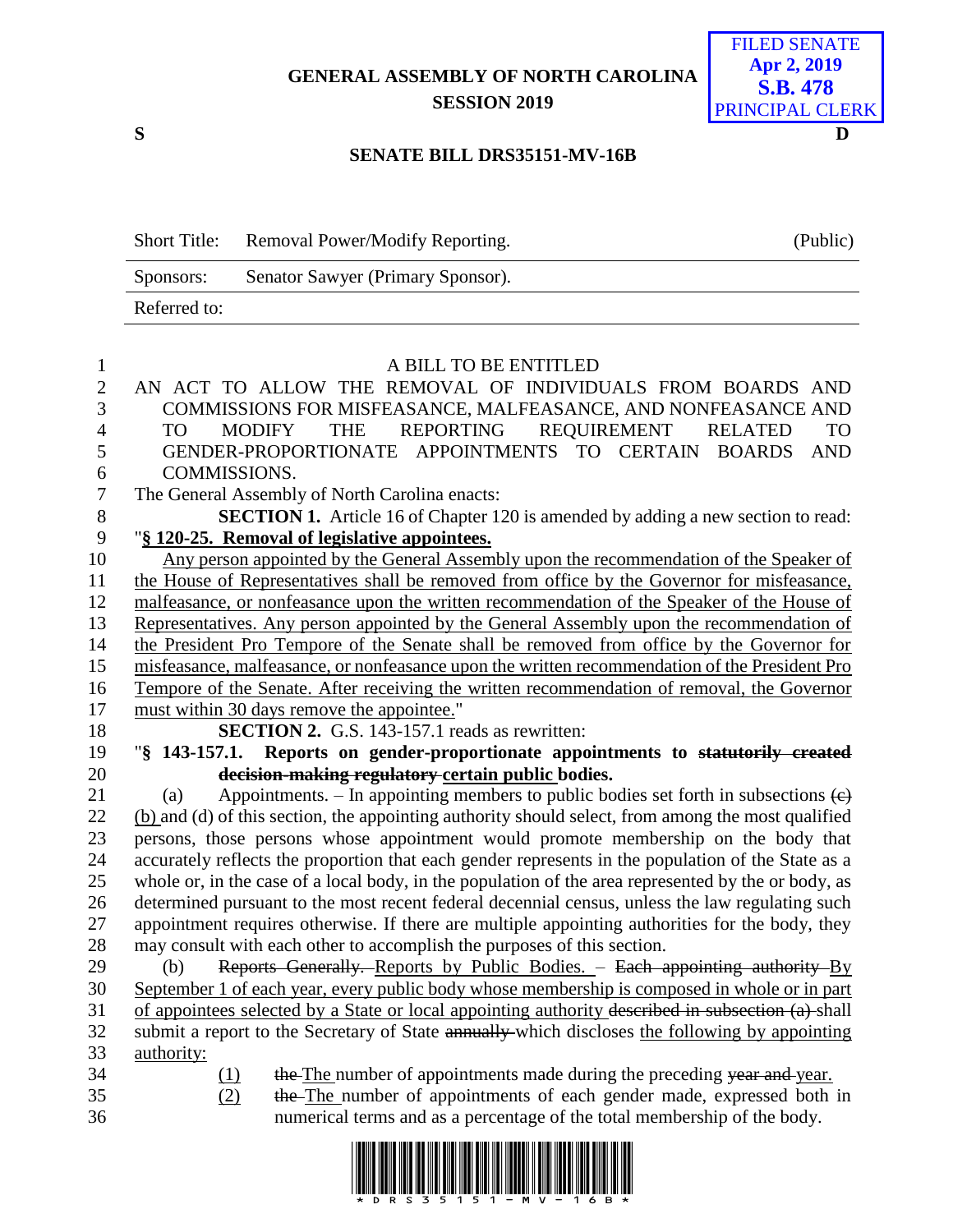|    |                         | <b>General Assembly Of North Carolina</b>                                                                                                                                                          | <b>Session 2019</b> |  |  |  |  |
|----|-------------------------|----------------------------------------------------------------------------------------------------------------------------------------------------------------------------------------------------|---------------------|--|--|--|--|
| 1  |                         | As used in this subsection, the phrase "public body" applies to any entity designated as a                                                                                                         |                     |  |  |  |  |
| 2  |                         | nonadvisory board by the State Ethics Commission under Subchapter II of Chapter 163A of the                                                                                                        |                     |  |  |  |  |
| 3  | General Statutes.       |                                                                                                                                                                                                    |                     |  |  |  |  |
| 4  | (b1)                    | Retention of Applications. In addition, each Each appointing authority shall designate                                                                                                             |                     |  |  |  |  |
| 5  |                         |                                                                                                                                                                                                    |                     |  |  |  |  |
| 6  |                         | a person responsible for retaining all applications for appointment, who shall ensure that<br>information describing related to each applicant's gender and qualifications is available for public |                     |  |  |  |  |
| 7  |                         | inspection during reasonable hours. Nothing in this section requires disclosure of an applicant's                                                                                                  |                     |  |  |  |  |
| 8  |                         | identity or of any other information made confidential by law.                                                                                                                                     |                     |  |  |  |  |
| 9  | (b2)                    | The Secretary of State shall prescribe the form to be used to report under subsections                                                                                                             |                     |  |  |  |  |
| 10 |                         | (b) and (d) of this section these appointments and may accept these reports by electronic means.                                                                                                   |                     |  |  |  |  |
| 11 |                         | Reports by appointing authorities shall be due in the Department of the Secretary of State on or                                                                                                   |                     |  |  |  |  |
| 12 |                         | before September 1. From these reports, the Secretary of State shall generate an annual composite                                                                                                  |                     |  |  |  |  |
| 13 |                         | report that shall be published by December 1. Copies of the report shall be submitted to the                                                                                                       |                     |  |  |  |  |
| 14 |                         | Governor, the Speaker of the House of Representatives, and the President Pro Tempore of the                                                                                                        |                     |  |  |  |  |
| 15 | Senate.                 |                                                                                                                                                                                                    |                     |  |  |  |  |
| 16 | $\left(\epsilon\right)$ | State Reporting. Each State appointing authority that makes appointments to a                                                                                                                      |                     |  |  |  |  |
| 17 |                         | statutorily created public body, however denominated, except those having only advisory                                                                                                            |                     |  |  |  |  |
| 18 |                         | authority, shall file a report with the Secretary of State as prescribed in subsection (b) of this                                                                                                 |                     |  |  |  |  |
| 19 |                         | section. The Secretary shall submit to the Governor, the Speaker of the House of Representatives,                                                                                                  |                     |  |  |  |  |
| 20 |                         | and the President Pro Tempore by July 1 of each year the names of all State bodies that an                                                                                                         |                     |  |  |  |  |
| 21 |                         | appointing authority must report on pursuant to this section.                                                                                                                                      |                     |  |  |  |  |
| 22 | (d)                     | Reporting by Local Units of Government. – In those cases where a county or a city is                                                                                                               |                     |  |  |  |  |
| 23 |                         | the appointing authority, By September 1 of each year and with regard to the public bodies listed                                                                                                  |                     |  |  |  |  |
| 24 |                         | in this subsection, the reporting information required by subsection (b) of this section shall be                                                                                                  |                     |  |  |  |  |
| 25 |                         | submitted on behalf of the appointing authority to the Secretary of State by the clerk of that                                                                                                     |                     |  |  |  |  |
| 26 |                         | appointing authority. Appointments to the following local, municipal, or county public bodies,                                                                                                     |                     |  |  |  |  |
| 27 |                         | or to public bodies however denominated that have the functions of the following public bodies,                                                                                                    |                     |  |  |  |  |
| 28 | must be reported:       |                                                                                                                                                                                                    |                     |  |  |  |  |
| 29 | (1)                     | City or county ABC board, or local board created pursuant to G.S. 18B-703.                                                                                                                         |                     |  |  |  |  |
| 30 | (2)                     | Adult Care Home Community Advisory Committee.                                                                                                                                                      |                     |  |  |  |  |
| 31 | (3)                     | Airport Authority.                                                                                                                                                                                 |                     |  |  |  |  |
| 32 | (4)                     | Community Child Protection Team or a Child Fatality Prevention Team.                                                                                                                               |                     |  |  |  |  |
| 33 | (5)                     | Civil Service Board or similarly named board established by local act.                                                                                                                             |                     |  |  |  |  |
| 34 | (6)                     | <b>Community Relations Committee.</b>                                                                                                                                                              |                     |  |  |  |  |
| 35 | (7)                     | Council of Governments.                                                                                                                                                                            |                     |  |  |  |  |
| 36 | (8)                     | Criminal Justice Partnership Task Force.                                                                                                                                                           |                     |  |  |  |  |
| 37 | (9)                     | <b>Emergency Planning Committee.</b>                                                                                                                                                               |                     |  |  |  |  |
| 38 | (10)                    | Board of Equalization and Review.                                                                                                                                                                  |                     |  |  |  |  |
| 39 | (11)                    | Local Board of Health.                                                                                                                                                                             |                     |  |  |  |  |
| 40 | (12)                    | Hospital Authority.                                                                                                                                                                                |                     |  |  |  |  |
| 41 | (13)                    | Housing Authority.                                                                                                                                                                                 |                     |  |  |  |  |
| 42 | (14)                    | Human Relations Commission.                                                                                                                                                                        |                     |  |  |  |  |
| 43 | (15)                    | County Industrial Facilities and Pollution Control Financing Authority.                                                                                                                            |                     |  |  |  |  |
| 44 | (16)                    | Juvenile Crime Prevention Council.                                                                                                                                                                 |                     |  |  |  |  |
| 45 | (17)                    | Library Board of Trustees.                                                                                                                                                                         |                     |  |  |  |  |
| 46 | (18)                    | <b>Community College Board of Trustees.</b>                                                                                                                                                        |                     |  |  |  |  |
| 47 | (19)                    | Economic development commission.                                                                                                                                                                   |                     |  |  |  |  |
| 48 | (20)                    | Area mental health, developmental disabilities, and substance abuse board.                                                                                                                         |                     |  |  |  |  |
| 49 | (21)                    | Adult care home community advisory committee.                                                                                                                                                      |                     |  |  |  |  |
| 50 | (22)                    | Local partnership for children.                                                                                                                                                                    |                     |  |  |  |  |
| 51 | (23)                    | Planning Board.                                                                                                                                                                                    |                     |  |  |  |  |
|    |                         |                                                                                                                                                                                                    |                     |  |  |  |  |